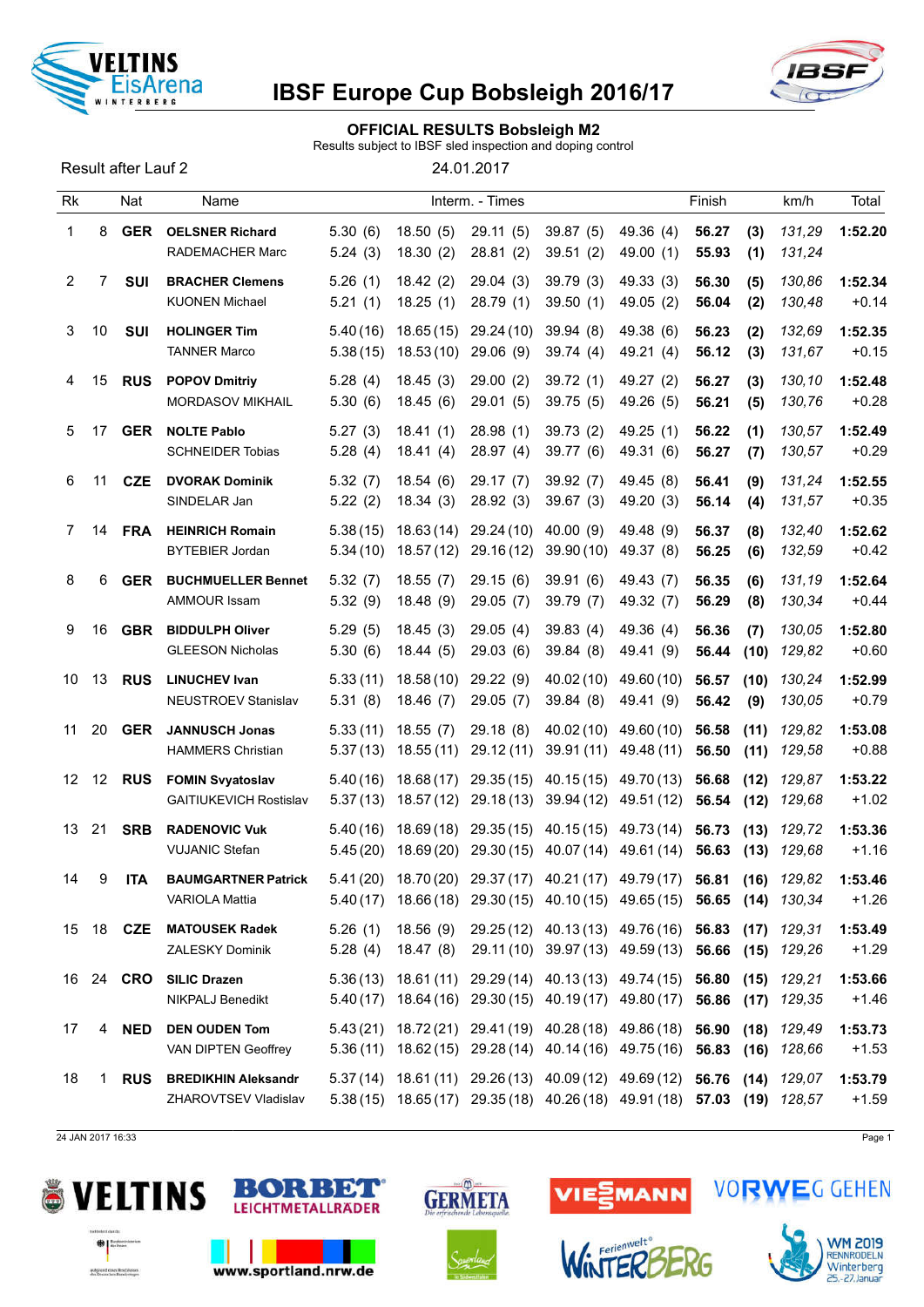

### OFFICIAL RESULTS Bobsleigh M2

Results subject to IBSF sled inspection and doping control

Result after Lauf 2 24.01.2017

| <b>Rk</b> |    | Nat        | Name                                                   |                      |            | Interm. - Times                                                                       |                        |                          | Finish         |              | km/h                    | Total              |
|-----------|----|------------|--------------------------------------------------------|----------------------|------------|---------------------------------------------------------------------------------------|------------------------|--------------------------|----------------|--------------|-------------------------|--------------------|
| 19        | 22 | <b>ROU</b> | <b>TENTEA Mihai Christian</b><br>DOBRE RAUL CONSTANTIN | 5.40(16)<br>5.44(19) |            | 18.69 (18) 29.44 (21) 40.38 (19)<br>18.68 (19) 29.39 (20) 40.33 (19) 49.97 (19) 57.02 |                        | 50.05 (19)               | 57.13          | (18)         | $(19)$ 129,17<br>129,54 | 1:54.15<br>$+1.95$ |
| 20        | 19 | <b>ITA</b> | <b>FONTANA Simone</b><br><b>BILOTTI Lorenzo</b>        | 5.32(7)<br>5.36(11)  |            | 18.62 (13) 29.37 (17) 40.40 (21)<br>18.60 (14) 29.36 (19) 40.35 (20)                  |                        | 50.09 (21)<br>50.01 (20) | 57.19<br>57.05 | (20)<br>(20) | 128,89<br>129.17        | 1:54.24<br>$+2.04$ |
| 21        | 3  | <b>LAT</b> | <b>BERZINS Ralfs</b><br><b>BREZINSKIS Kaspars</b>      | 5.32(7)              |            | 18.65 (15) 29.43 (20) 40.39 (20)                                                      |                        | $50.08(20)$ 57.21        |                | (21)         | 128,25                  | 57.21              |
| 22        | 2  | <b>JPN</b> | <b>ASANO Kosuke</b><br>SASAKI Tatsuya                  | 5.48(23)             | 18.86 (22) |                                                                                       | 29.66 (22) 40.65 (22)  | 50.36 (22)               | 57.51          | (22)         | 127,97                  | 57.51              |
| 23        | 23 | LIE.       | <b>MEYER Giuliano</b><br><b>ELKUCH Samuel</b>          | 5.81(25)             | 19.36 (25) |                                                                                       | $30.13(25)$ 40.99 (24) | 50.57 (24)               | 57.58          | (23)         | 130.67                  | 57.58              |
| 24        | 5  | <b>POL</b> | <b>STANO Jakub</b><br><b>SARNECKI Pawel</b>            | 5.47(22)             | 18.87 (23) |                                                                                       | 29.67 (23) 40.69 (23)  | 50.43 (23)               | 57.63          | (24)         | 127,34                  | 57.63              |
| 25        | 25 | <b>ROU</b> | <b>IUBU Valeriu</b><br>CODREANU STEFANALEXA            | 5.63(24)             | 19.14 (24) |                                                                                       | $30.12(24)$ 41.34 (25) | 51.26 (25)               | 58.59          | (25)         | 125,21                  | 58.59              |

25 sleds entered 25 sleds ranked 0 sleds disqualified

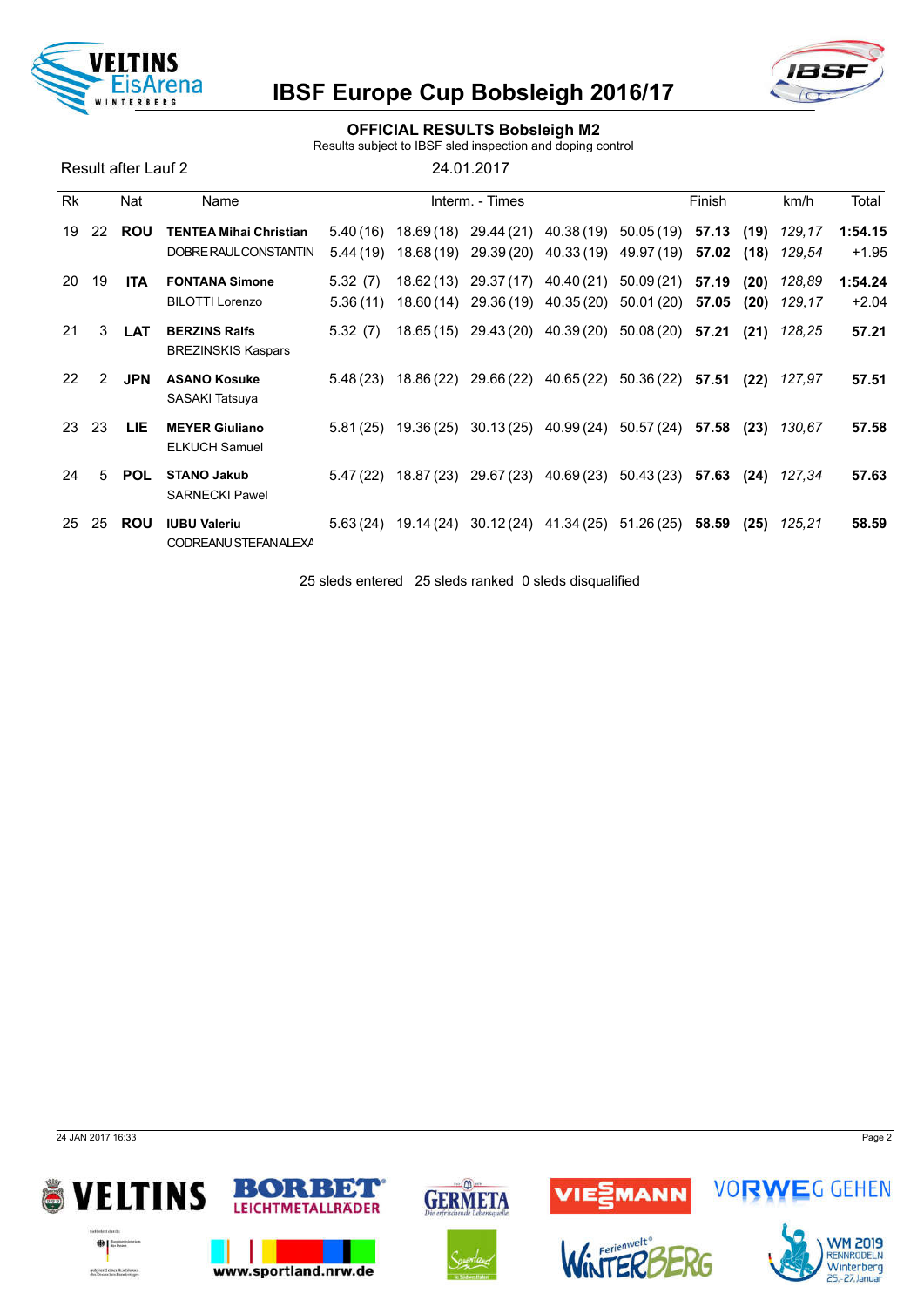

#### OFFICIAL RESULTS Bobsleigh M4

Results subject to IBSF sled inspection and doping control

Result after Lauf 2 25.01.2017

| Rk |    | Nat        | Name                                                                                                        |                    |                      | Interm. - Times       |                                                                                                                     |                        | Finish         |            | km/h                                   | Total              |
|----|----|------------|-------------------------------------------------------------------------------------------------------------|--------------------|----------------------|-----------------------|---------------------------------------------------------------------------------------------------------------------|------------------------|----------------|------------|----------------------------------------|--------------------|
| 1  | 10 | <b>RUS</b> | <b>POPOV Dmitriy</b><br><b>KAZANTSEV Andrey</b><br><b>KARDAKOV</b> Ivan<br><b>MORDASOV MIKHAIL</b>          | 5.19(2)<br>5.19(2) | 18.15(2)<br>18.13(1) | 28.47(1)<br>28.43(1)  | 38.95(1)<br>38.86(1)                                                                                                | 48.23(1)<br>48.13(1)   | 54.93<br>54.84 | (2)<br>(1) | 134,52<br>134,47                       | 1:49.77            |
| 2  | 13 | <b>GER</b> | <b>HAFER Christoph</b><br><b>SALZER Michael</b><br><b>KRENZ Paul</b><br><b>REICHLE Markus</b>               | 5.20(3)<br>5.23(7) | 18.20(4)<br>18.19(5) | 28.51(4)<br>28.51(5)  | 38.98(3)<br>39.00(4)                                                                                                | 48.23 (1)<br>48.27 (2) | 54.89<br>54.96 | (1)<br>(2) | 135,23<br>134,52                       | 1:49.85<br>$+0.08$ |
| 3  | 8  | <b>GER</b> | <b>OELSNER Richard</b><br><b>RADEMACHER Marc</b><br><b>KNOETZSCH Phillipp</b><br><b>SCHUELLER Alexander</b> | 5.21(4)<br>5.18(1) | 18.17(3)<br>18.13(1) | 28.48 (3)<br>28.45(2) | 38.95(1)<br>38.94(2)                                                                                                | 48.24 (3)<br>48.27 (2) | 54.95<br>55.02 | (3)<br>(3) | 134,22<br>133,23                       | 1:49.97<br>$+0.20$ |
| 4  | 2  | <b>RUS</b> | <b>BREDIKHIN Aleksandr</b><br><b>GAITIUKEVICH Rostislav</b><br>ZHAROVTSEV Vladislav<br>SYSOEV Sergey        | 5.23(6)<br>5.25(8) | 18.26(7)<br>18.27(8) | 28.61(7)<br>28.64(8)  | 39.04(5)<br>39.14(7)                                                                                                | 48.28 (4)<br>48.43 (7) | 54.97<br>55.17 | (4)<br>(6) | 135,08<br>134,22                       | 1:50.14<br>$+0.37$ |
| 5  | 11 | <b>GER</b> | <b>NOLTE Pablo</b><br><b>MAIR Alexander</b><br><b>WEBER Christopher</b><br><b>SOMMER Matthias</b>           | 5.24(8)<br>5.19(2) | 18.25(6)<br>18.15(4) | 28.59(6)<br>28.49(3)  | 39.11(7)<br>38.99(3)                                                                                                | 48.43 (7)<br>48.30 (4) | 55.18<br>55.03 | (7)<br>(4) | 134,37<br>134,37                       | 1:50.21<br>$+0.44$ |
| 6  | 15 | <b>GER</b> | <b>BUCHMUELLER Bennet</b><br><b>HERTEL Benedikt</b><br><b>SCHERER Niklas</b><br><b>LAURENZ Costa Tonga</b>  | 5.17(1)<br>5.19(2) | 18.13(1)<br>18.19(5) | 28.47(1)<br>28.54(6)  | 38.98(3)<br>39.07(6)                                                                                                | 48.35 (5)<br>48.42 (6) | 55.11<br>55.19 | (5)<br>(7) | 133,48<br>133,48                       | 1:50.30<br>$+0.53$ |
| 7  | 12 | <b>RUS</b> | <b>LINUCHEV Ivan</b><br><b>BURYAKOV Pavel</b><br><b>GNEZDILOV Nikolai</b><br><b>NEUSTROEV Stanislav</b>     | 5.21(4)<br>5.25(8) | 18.24(5)<br>18.27(8) | 28.58(5)<br>28.64(8)  | 39.06(6)<br>39.17(8)                                                                                                | 48.39 (6)<br>48.53 (8) | 55.13<br>55.30 | (6)<br>(8) | 134,12<br>133,67                       | 1:50.43<br>$+0.66$ |
| 8  | 9  | SUI        | <b>BRACHER Clemens</b><br><b>KNUSER Alain</b><br><b>DOERIG Marco</b><br><b>KUONEN Michael</b>               | 5.25(9)<br>5.19(2) | 18.28(9)<br>18.14(3) | 28.67(9)<br>28.50(4)  | 39.22(8)<br>39.02(5)                                                                                                | 48.57 (8)<br>48.37 (5) | 55.33<br>55.13 | (8)<br>(5) | 134,42<br>133,97                       | 1:50.46<br>$+0.69$ |
| 9  | 1  | SUI        | <b>HOLINGER Tim</b><br>ROESTI Benjamin<br><b>LORENZONI Marco</b><br><b>TANNER Marco</b>                     |                    |                      |                       | 5.36 (13) 18.49 (12) 28.89 (11) 39.37 (10) 48.66 (9)<br>5.34 (12) 18.44 (12) 28.84 (12) 39.36 (10) 48.68 (10) 55.41 |                        | 55.35          | (9)<br>(9) | 134,83<br>133,87                       | 1:50.76<br>$+0.99$ |
| 10 | 7  | <b>GBR</b> | <b>BIDDULPH Oliver</b><br><b>GLEESON Nicholas</b><br>LETTS Ryan<br>SIMPSON Judah                            | 5.23(6)<br>5.21(6) | 18.26(7)<br>18.21(7) | 28.66 (8)<br>28.61(7) | 39.26 (9) 48.66 (9)                                                                                                 | 39.22 (9) 48.65 (9)    |                |            | 55.49 (10) 132,74<br>55.48 (10) 132,69 | 1:50.97<br>$+1.20$ |

25 JAN 2017 15:49 Page 1





www.sportland.nrw.de



 $\omega$ 



INTER



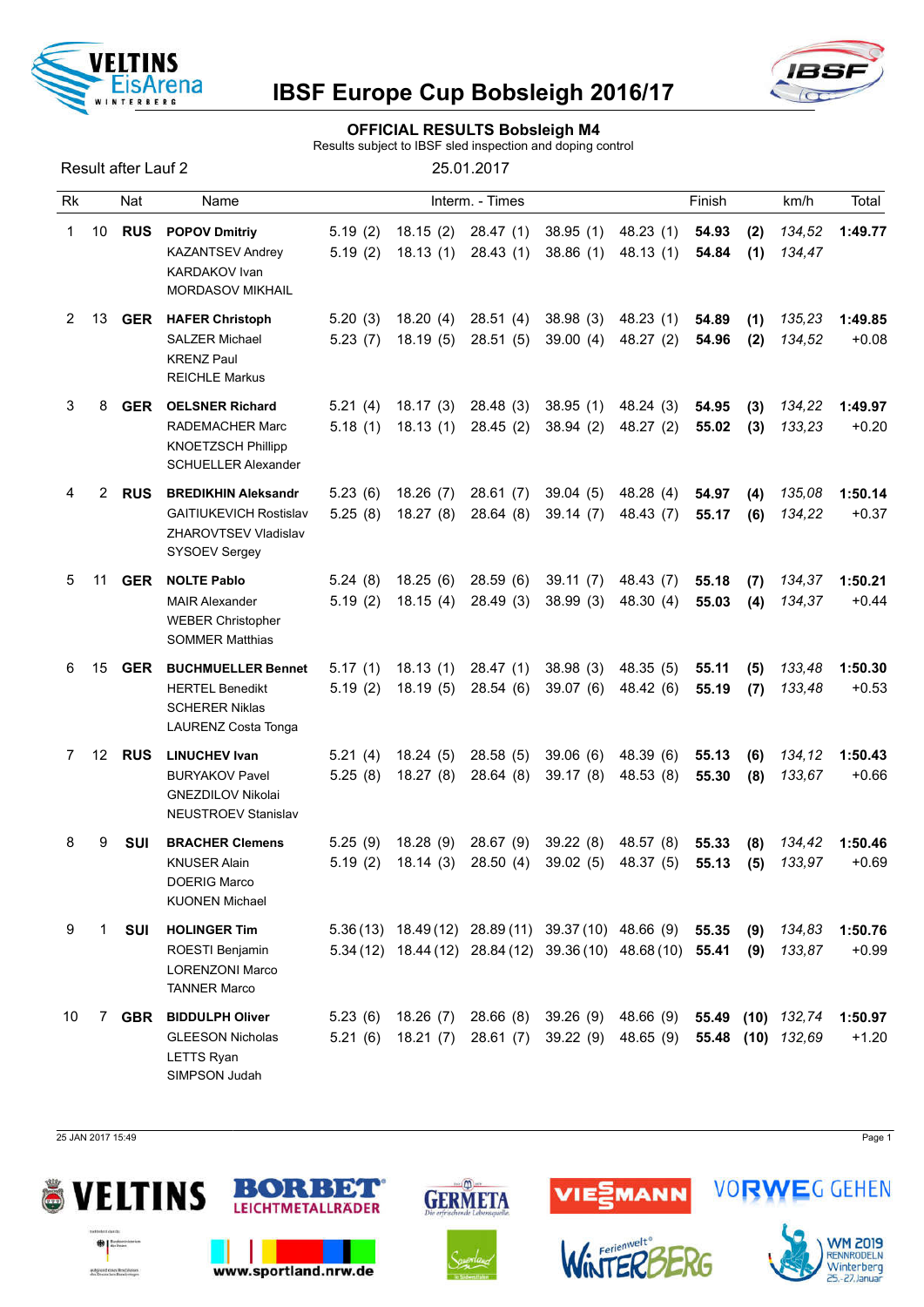



#### OFFICIAL RESULTS Bobsleigh M4

Results subject to IBSF sled inspection and doping control

Result after Lauf 2

| 25.01.2017 |  |  |  |
|------------|--|--|--|
|            |  |  |  |

| <b>Rk</b> |    | Nat        | Name                                                                                                                         |                     | Interm. - Times |                                                                                                                                                    | Finish |              | km/h             | Total              |
|-----------|----|------------|------------------------------------------------------------------------------------------------------------------------------|---------------------|-----------------|----------------------------------------------------------------------------------------------------------------------------------------------------|--------|--------------|------------------|--------------------|
| 11        | 16 | <b>FRA</b> | <b>HEINRICH Romain</b><br><b>BYTEBIER Jordan</b><br><b>LEFEBVRE LIONEL</b><br><b>FLAVEN Alexis</b>                           |                     |                 | 5.37(14) 18.51(14) 28.92(13) 39.50(11) 48.89(12) 55.72<br>$5.33(11)$ $18.42(11)$ $28.82(11)$ $39.38(12)$ $48.75(11)$ <b>55.52</b>                  |        | (13)<br>(11) | 133,03<br>133.82 | 1:51.24<br>$+1.47$ |
| 12        | 5  | <b>CRO</b> | <b>SILIC Drazen</b><br><b>NIKPALJ Benedikt</b><br><b>KRAJISNIK Aleksandar</b><br>ZLATNAR Damjan                              | 5.28(10)<br>5.25(8) |                 | 18.42 (10) 28.88 (10) 39.51 (13) 48.92 (13) 55.70<br>18.31 (10) 28.74 (10) 39.37 (11) 48.77 (12) 55.58                                             |        | (12)<br>(12) | 133,23<br>133,23 | 1:51.28<br>$+1.51$ |
| 13        | 6  | <b>ITA</b> | <b>BAUMGARTNER Patrick</b><br><b>UGHI Costantino</b><br><b>VARIOLA Mattia</b><br><b>BILOTTI Lorenzo</b>                      |                     |                 | $5.38(15)$ $18.53(15)$ $28.96(14)$ $39.50(11)$ $48.86(11)$ <b>55.66</b><br>$5.39(14)$ $18.52(14)$ $28.93(13)$ $39.49(13)$ $48.85(13)$ <b>55.65</b> |        | (11)<br>(14) | 132,98<br>133.18 | 1:51.31<br>$+1.54$ |
| 14        | 4  | <b>SRB</b> | <b>RADENOVIC Vuk</b><br><b>VUJANIC Stefan</b><br><b>STOJIC Raphael</b><br><b>SALMIER Gregory</b>                             | 5.39(14)            |                 | 5.44 (16) 18.68 (16) 29.17 (16) 39.72 (16) 49.06 (16) 55.79<br>18.55 (16) 29.01 (16) 39.57 (14) 48.89 (14) 55.64                                   |        | (14)<br>(13) | 133,82<br>133.97 | 1:51.43<br>$+1.66$ |
| 15        | 17 | <b>ROU</b> | <b>TENTEA Mihai Christian</b><br>DOBRE RAUL CONSTANTIN<br><b>COJAN lonel Irinel Augustin</b><br><b>BUGHEANU ANDREI ALEXA</b> |                     |                 | 5.34 (12) 18.45 (11) 28.91 (12) 39.56 (14) 48.97 (14) 55.79<br>5.39 (14) 18.54 (15) 28.99 (15) 39.60 (15) 48.98 (15) 55.81                         |        | (14)<br>(15) | 133,08<br>133.28 | 1:51.60<br>$+1.83$ |
| 16        | 14 | <b>CZE</b> | <b>DVORAK Dominik</b><br>SINDELAR Jan<br><b>KOPRIVA Jaroslav</b><br><b>ZALESKY Dominik</b>                                   | 5.32(11)            |                 | 18.50 (13) 28.98 (15) 39.63 (15) 49.03 (15)<br>$5.34(12)$ $18.47(13)$ $28.98(14)$ $39.65(16)$ $49.04(16)$ <b>55.83</b>                             | 55.85  | (16)<br>(16) | 132,79<br>133,38 | 1:51.68<br>$+1.91$ |
| 17        | 3  | <b>ROU</b> | <b>CONSTANTIN Maria Adela</b><br><b>HALAI Erika Anett</b><br><b>IUBU Valeriu</b><br>CODREANU STEFANALEXA                     |                     |                 | $6.04(17)$ 19.58(17) 30.29(17) 41.16(17) 50.76(17) 57.73<br>$5.86(17)$ $19.30(17)$ $29.93(17)$ $40.75(17)$ $50.31(17)$ <b>57.28</b>                |        | (17)<br>(17) | 130,90<br>131,00 | 1:55.01<br>$+5.24$ |

17 sleds entered 17 sleds ranked 0 sleds disqualified

25 JAN 2017 15:49 Page 2









**VORWEG GEHEN**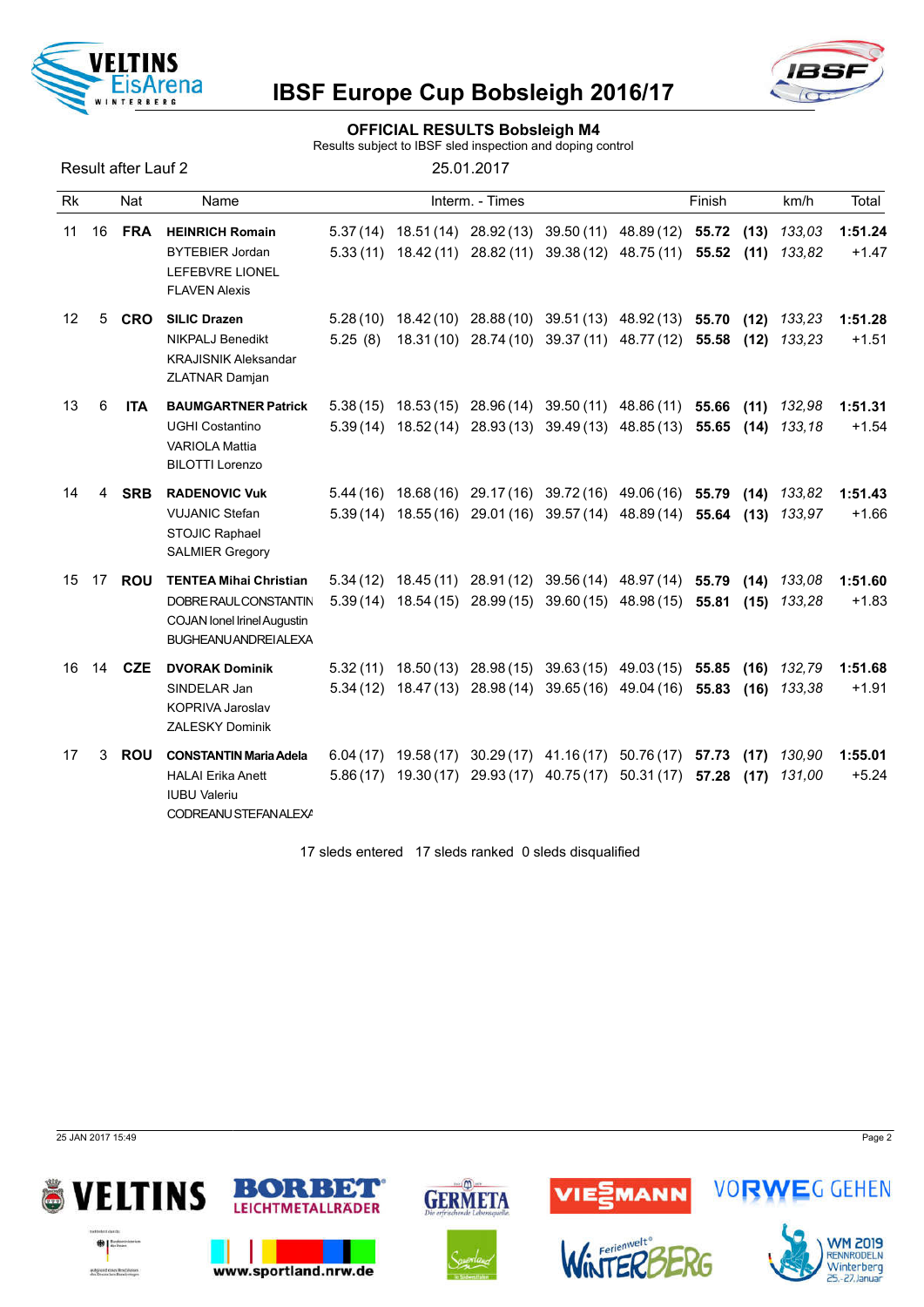

#### OFFICIAL RESULTS Bobsleigh M4

Results subject to IBSF sled inspection and doping control

Result after Lauf 2 26.01.2017

| Rk             |    | Nat        | Name                                                                                                                         |                     |                        | Interm. - Times                                            |                                                                                                                            |                        | Finish              |             | km/h             | Total              |
|----------------|----|------------|------------------------------------------------------------------------------------------------------------------------------|---------------------|------------------------|------------------------------------------------------------|----------------------------------------------------------------------------------------------------------------------------|------------------------|---------------------|-------------|------------------|--------------------|
| 1              | 12 | <b>RUS</b> | <b>POPOV Dmitriy</b><br><b>KAZANTSEV Andrey</b><br><b>KARDAKOV Ivan</b><br><b>MORDASOV MIKHAIL</b>                           | 5.20(1)<br>5.20(3)  | 18.10(1)<br>18.12(2)   | 28.34 (1)<br>28.40(1)                                      | 38.77(1)<br>38.83(1)                                                                                                       | 48.01 (1)<br>48.09 (1) | 54.71<br>54.79      | (1)<br>(1)  | 134,73<br>134,83 | 1:49.50            |
| $\overline{2}$ | 7  | <b>RUS</b> | <b>BREDIKHIN Aleksandr</b><br><b>GAITIUKEVICH Rostislav</b><br>ZHAROVTSEV Vladislav<br>SYSOEV Sergey                         | 5.26(6)<br>5.21(4)  | 18.27(6)<br>18.16(4)   | 28.57 (6)<br>28.45(3)                                      | 38.98(6)<br>38.88(2)                                                                                                       | 48.19 (3)<br>48.13 (2) | 54.86<br>54.85      | (2)<br>(2)  | 135,38<br>134,62 | 1:49.71<br>$+0.21$ |
| 3              | 11 | <b>GER</b> | <b>BUCHMUELLER Bennet</b><br><b>HERTEL Benedikt</b><br><b>SCHERER Niklas</b><br>LAURENZ Costa Tonga                          | 5.21(3)<br>5.19(2)  | 18.16(2)<br>18.13(3)   | 28.44(2)<br>28.42(2)                                       | 38.86(2)<br>38.89(3)                                                                                                       | 48.14 (2)<br>48.19 (3) | 54.86<br>54.92      | (2)<br>(3)  | 134,17<br>134,27 | 1:49.78<br>$+0.28$ |
| 4              | 9  | <b>RUS</b> | <b>LINUCHEV Ivan</b><br><b>BURYAKOV Pavel</b><br><b>GNEZDILOV Nikolai</b><br><b>NEUSTROEV Stanislav</b>                      | 5.22(5)<br>5.22(5)  | 18.20(5)<br>18.17(5)   | 28.52 (5)<br>28.49(5)                                      | 38.97(5)<br>38.96(4)                                                                                                       | 48.26 (5)<br>48.25(4)  | 54.96<br>54.99      | (4)<br>(5)  | 134,83<br>134,42 | 1:49.95<br>$+0.45$ |
| 5              | 10 | <b>GER</b> | <b>NOLTE Pablo</b><br><b>MAIR Alexander</b><br><b>WEBER Christopher</b><br><b>SOMMER Matthias</b>                            | 5.21(3)<br>5.22(5)  | 18.18(4)<br>18.19(6)   | 28.49 (3)<br>28.51(6)                                      | 38.95(3)<br>38.98(5)                                                                                                       | 48.25 (4)<br>48.26 (5) | 55.00<br>54.98      | (5)<br>(4)  | 134,07<br>134,52 | 1:49.98<br>$+0.48$ |
| 6              | 8  | SUI        | <b>BRACHER Clemens</b><br><b>KNUSER Alain</b><br><b>DOERIG Marco</b><br><b>KUONEN Michael</b>                                | 5.20(1)<br>5.17(1)  | 18.16(2)<br>18.10(1)   | 28.50(4)<br>28.48(4)                                       | 38.96(4)<br>38.99(6)                                                                                                       | 48.26 (5)<br>48.34 (6) | 55.01<br>55.14      | (6)<br>(6)  | 133,87<br>133,23 | 1:50.15<br>$+0.65$ |
| 7              | 2  | <b>FRA</b> | <b>HEINRICH Romain</b><br><b>BYTEBIER Jordan</b><br>LEFEBVRE LIONEL<br><b>FLAVEN Alexis</b>                                  | 5.32(9)<br>5.39(11) | 18.37(8)<br>18.47 (11) | 28.70 (8)<br>28.84 (10)                                    | 39.13(8)<br>39.36(9)                                                                                                       | 48.39 (7)<br>48.66 (8) | 55.08<br>55.41      | (7)<br>(8)  | 135,33<br>134,42 | 1:50.49<br>$+0.99$ |
| 8              | 4  | <b>GBR</b> | <b>BIDDULPH Oliver</b><br><b>GLEESON Nicholas</b><br>SMALLIN Jordan<br>SIMPSON Judah                                         | 5.27(7)<br>5.33(9)  | 18.29(7)<br>18.36(8)   | 28.63(7)<br>28.76 (8)                                      | 39.12(7)<br>39.33(8)                                                                                                       | 48.41 (8)<br>48.70 (9) | 55.16<br>55.54 (10) | (8)         | 134,22<br>132,64 | 1:50.70<br>$+1.20$ |
| 9              | 3  | ROU        | <b>TENTEA Mihai Christian</b><br>DOBRE RAUL CONSTANTIN<br><b>COJAN lonel Irinel Augustin</b><br><b>BUGHEANU ANDREI ALEXA</b> | 5.30(7)             | 18.35(7)               | $5.35(10)$ $18.42(10)$ $28.81(10)$ $39.31(9)$<br>28.74 (7) | 39.29(7)                                                                                                                   | 48.61 (9)<br>48.61 (7) | 55.36<br>55.37      | (9)<br>(7)  | 134,12<br>134,12 | 1:50.73<br>$+1.23$ |
| 10             | 5  | <b>SRB</b> | <b>RADENOVIC Vuk</b><br><b>VUJANIC Stefan</b><br>STOJIC Raphael<br><b>SALMIER Gregory</b>                                    |                     |                        |                                                            | 5.39 (11) 18.51 (11) 28.91 (11) 39.41 (11) 48.72 (11) 55.48<br>5.36 (10) 18.46 (10) 28.86 (11) 39.39 (10) 48.71 (10) 55.48 |                        |                     | (11)<br>(9) | 133,63<br>133,43 | 1:50.96<br>$+1.46$ |

26 JAN 2017 15:36 Page 1





www.sportland.nrw.de



 $\omega$ 





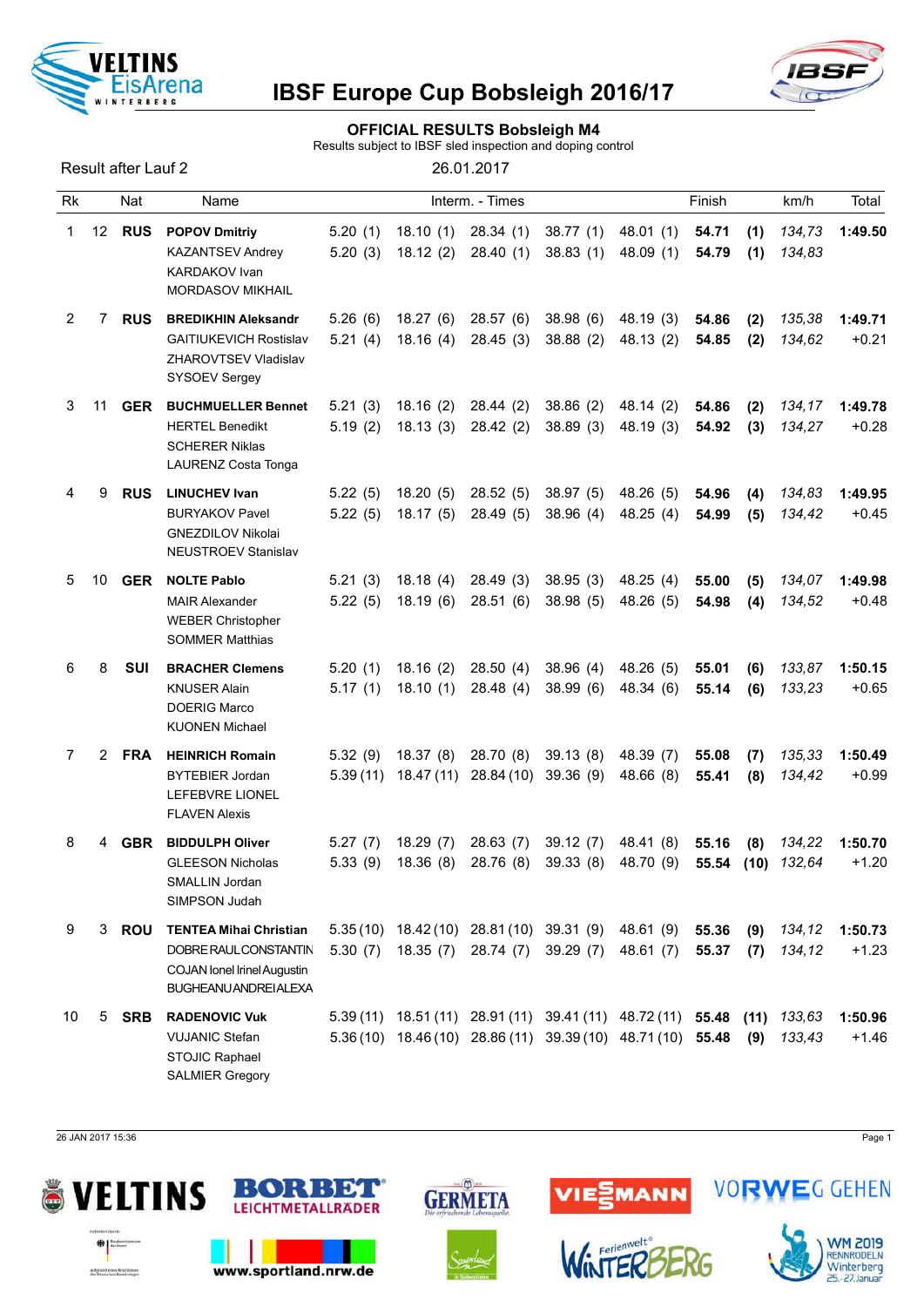



#### OFFICIAL RESULTS Bobsleigh M4

Results subject to IBSF sled inspection and doping control

Result after Lauf 2 26.01.2017

| <b>Rk</b> |            | Nat                 | Name                        |          |           | Interm. - Times       |                             | Finish     |        | km/h    | Total   |
|-----------|------------|---------------------|-----------------------------|----------|-----------|-----------------------|-----------------------------|------------|--------|---------|---------|
| 11        | <b>CRO</b> | <b>SILIC Drazen</b> | 5.28(8)                     | 18.37(8) | 28.78 (9) | $39.35(10)$ 48.69(10) | 55.46 (10)                  |            | 133,82 | 1:51.17 |         |
|           |            |                     | NIKPALJ Benedikt            | 5.30(7)  | 18.40 (9) | 28.83 (9)             | 39.47 (11) 48.88 (11) 55.71 |            | (11)   | 132,93  | $+1.67$ |
|           |            |                     | <b>KRAJISNIK Aleksandar</b> |          |           |                       |                             |            |        |         |         |
|           |            |                     | <b>ZLATNAR Damjan</b>       |          |           |                       |                             |            |        |         |         |
|           | 13         | <b>CZE</b>          | <b>DVORAK Dominik</b>       |          |           |                       |                             | <b>DNS</b> |        |         |         |
|           |            |                     | SINDELAR Jan                |          |           |                       |                             |            |        |         |         |
|           |            |                     | KOPRIVA Jaroslav            |          |           |                       |                             |            |        |         |         |
|           |            |                     | <b>ZALESKY Dominik</b>      |          |           |                       |                             |            |        |         |         |
|           | 6          | <b>SUI</b>          | <b>HOLINGER Tim</b>         |          |           |                       |                             | <b>DNS</b> |        |         |         |
|           |            |                     | <b>LORENZONI Marco</b>      |          |           |                       |                             |            |        |         |         |
|           |            |                     | <b>TANNER Marco</b>         |          |           |                       |                             |            |        |         |         |
|           |            |                     | ROESTI Benjamin             |          |           |                       |                             |            |        |         |         |